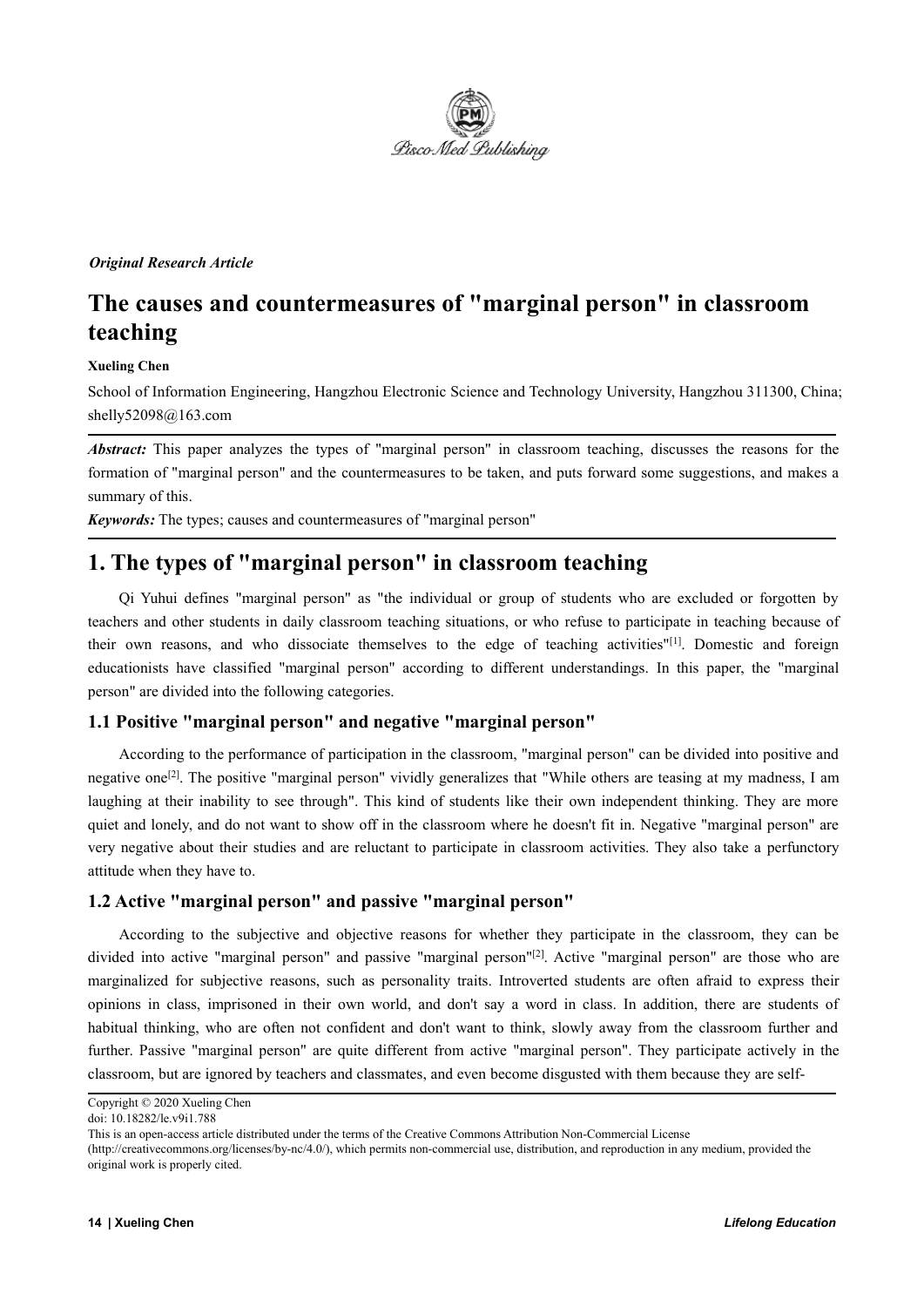centered and have a strong desire to express themselves and don't care what other people think.

## **1.3 Formal "marginal person" and substantive "marginal person"**

Formal "marginal person" refer to the physical and psychological dissociative in the edge state<sup>[2]</sup>. This kind of students like to do things unrelated to study in the classroom, such as drawing in books, and table whispering, secretly reading novels. Substantive "marginal person" are those who are physically present but mentally far away. They are "absent-minded". They seem to be very engaged, and from time to time they take notes and answer the teacher's questions, but in fact they are absent-minded, just falsely participating in the class.

# **2. The reasons for the formation of "marginal person" in classroom teaching**

For the reasons of "marginal person" in classroom teaching, this paper mainly discusses the factors of teachers, families and themselves.

## **2.1 The autocracy and personal preferences ofteachers**

## **2.1.1 Language tyranny**

In the actual teaching process, some teachers may implement language dictatorship to students by virtue of their own dominant position in the classroom<sup>[3]</sup>. For example, when some students do not agree with the views of the teacher and put forward objections in the classroom, the teacher will feel lost face and say something like "What I say cannot be wrong." to refute the students, causing the students to lose courage and confidence. Henceforth these students will never raise their hands and gradually become "marginal person".

#### **2.1.2 Ideological autocracy**

Some students who are more active in thinking may come up with different solutions to a problem from their teachers. They will speak out in class, but some teachers will prevent students from thinking in multiple ways, also blame them for not listening to the class. Over time, the students have a dissatisfied attitude to the teacher, and ultimately do not want to listen to the class and turn to the "marginal person". This, to a certain extent, weakens the students' initiative in learning, and is not conducive to the development of students' thinking.

#### **2.1.3** Personal preferences of teachers

Many teachers may not realize it themselves, and think they will be able to teach all students equally, but in actual teaching interaction, they often prefer to ask some students or class leaders who have good academic performance to answer questions. However, those students with average or poor grades, even if they raise their hands, will be ignored by the teacher. They will slowly feel that they are not being noticed, and thus lose motivation and confidence, and become "outsiders".

## **2.2 The lack of family education**

#### **2.2.1 Families with financial difficulties**

To a certain extent, the economic situation of the family determines what kind of education the students will receive<sup>[4]</sup>. There are great differences in the education received by students who grow up under different circumstances. The students who have good economic conditions have mastered various skills since childhood, such as playing the violin, ballet, piano. However, students from poor families, because they have no conditions, will feel inferior compared with their classmates in school and become withdrawn and unwilling to communicate. In addition, parents and teachers do not pay enough attention to them. So they become more transparent and "marginalized" in the classroom.

#### **2.2.2 Deviation of education mode**

Different families have different educational methods, which results in different educational effects. Some parents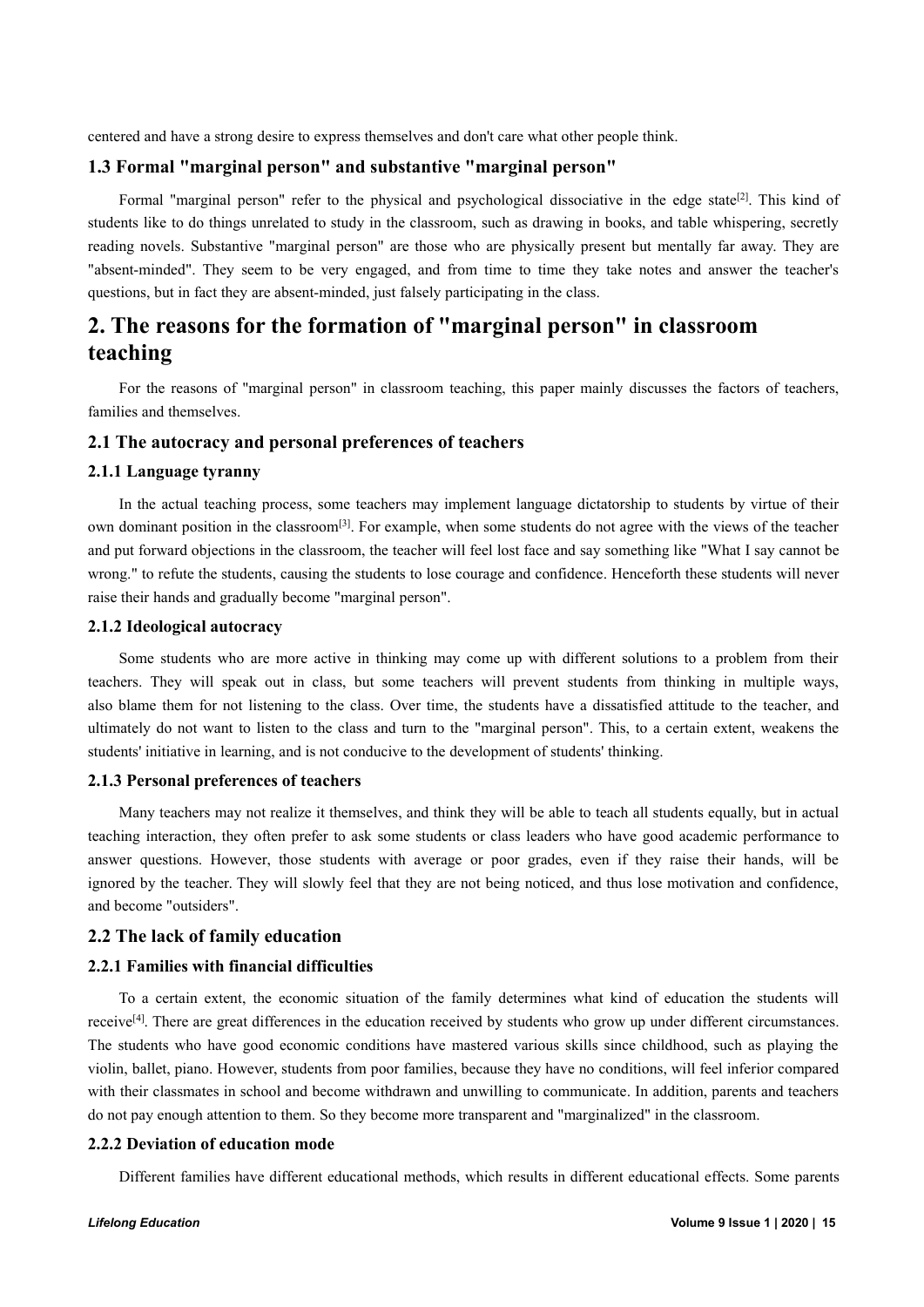are too strict with their children and only care about their grades but ignore their physical and mental development. This overwhelming pressure will only make students gasp for breath, make them have a rebellious mentality and dislike to study, step by step towards "marginalization". Some parents seem to think it's none oftheir business and they are not concerned about their children's study. It can be seen that the family education is also an important reason for the formation of "marginal person" .

## **2.2.3 Dysfunctional family environment**

The relationship and behavior of parents in the family also have a great influence on the development of students. A harmonious, non-quarrelsome, warm and loving place will bring happiness and security to the students, so as to develop good character and personality. If students grow up in a quarrelsome and violent environment, it will inevitably cause physical and psychological harm to students, making students become insecure, timid and inferiority complex, so they start to think nonsense and their enthusiasm for learning will decline. And then they will become "marginal" person".

## **2.3 Reasons of students themselves**

## **2.3.1 Different personality traits**

Different people have different personality traits, so different students have different reactions in classroom teaching. Depressed students are more depressed and fragile, so they don't take the initiative to participate in the class, because they feel that if they give the wrong answer, they will lose face and teachers and classmates will hate them. So they don't participate in the class, while a sense of "marginalization" is born in the mind. The bilious students are energetic, but they have a bad temper. If the teachers criticize them excessively, they will be fed up with it. They will hate the teachers and not listen to them in class. Finally, they will become "marginal person".

#### **2.3.2 Lack of cultural capital**

In general, students with higher cultural capital do better, so they have more opportunities to perform in the classroom, and they can easily solve the problems asked by teachers<sup>[5]</sup>. And students who do poorly will be less competitive, because they don't have enough knowledge, so they can only answersome simple questions in class. Once the questions reach a certain difficulty level beyond their ability, they will get bored with classroom teaching. Therefore, students who lack cultural capital are more likely to lean to "marginal person".

## **3. The countermeasures to the phenomenon of "marginal person"**

Based on the above analysis of the reasons for the formation of "marginal person", this paper puts forward some feasible suggestions from teachers, families and their own aspects.

## **3.1 Teachers: treat equally and abandon prejudice**

## **3.1.1 Respect and love for students**

All men are created equal. Teachers should not feel superior to students just because they are teachers. They should give students full care and trust. First of all, teachers must treat students equally, perform the principle of fairness and equity, and treat "marginal person" with a good attitude<sup>[6]</sup>. Moreover, teachers should be a good listener, be patient with "marginal person" when they answer questions, and encourage them to speak up. This will make them feel respected and help to enhance the self-confidence of "marginal person".

## **3.1.2 Create a relaxed and pleasant teaching environment**

Many "marginal person" do not like to participate in classroom activities because they feel bored in class. The teacher has been talking about boring knowledge which they won't listen to or can't understand. So they will become more and more marginal. On the contrary, if the teacher teaches in an interesting, relaxed and pleasant way, and carries out various teaching forms according to the teaching contents, it will make the "marginal person" become curious, listen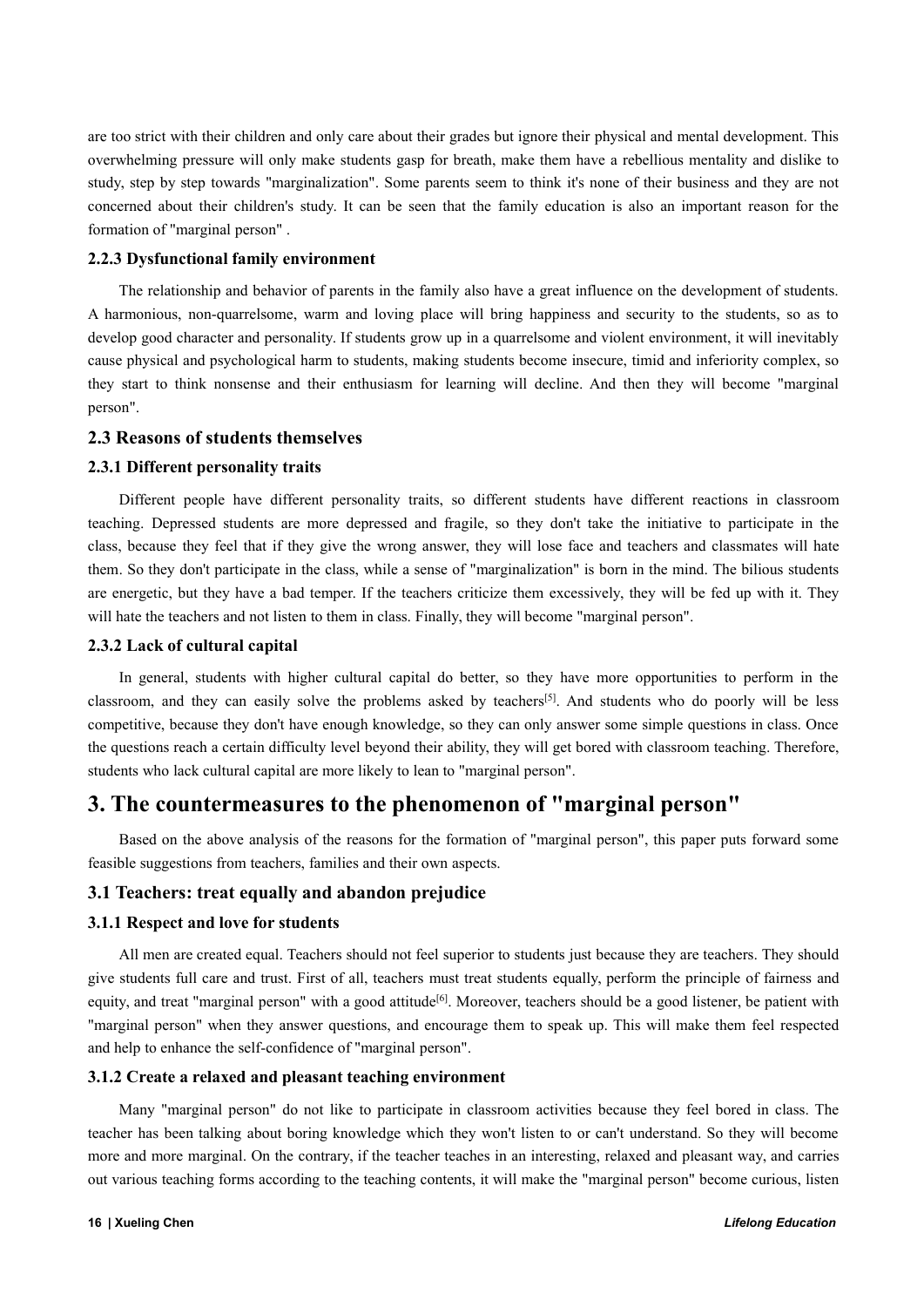carefully and participate in the classroom, thus raise their interest in learning.

#### **3.1.3 Different seat rotation systems**

In China, most schools take a fixed-type seats, what is more humane is to transform seats parallelly once a month. In fact, they are "to treat symptoms but not the root cause". Teachers have a "blind spot" to some extent, and many parts of the classroom are not easily observed<sup>[7]</sup>. Therefore, teachers should arrange their seats properly, for example, they can exchange the front three rows and the back three rows of seats regularly, or carry out "s" rotation, so that every student has an equal opportunity to interact. At the same time, the teacher in class should also go around and communicate with students and pay more attention to students.

#### **3.2 Families: harmonious coexistence and collaborative development**

#### **3.2.1 Create a good and harmonious family atmosphere**

A harmonious family environment will play a great role in the growth of students<sup>[8]</sup>. Parents should avoid fighting in the presence of students and give students some sense of security. At the same time, they should not only pay attention to students' learning, but also pay attention to students' physical and mental development. Besides, parents should encourage and praise students more, criticize and scold students less, and make them feel that they are loved and cared for. In addition, many parents like to sit next to their students, ostensibly urging them to study, but actually playing with their mobile phones, which gives students a very bad example. Parents, as students'closest family members, should set an example, so that students can develop good learning and life habits.

## **3.2.2 Guide students to set up correct "three views"**

In family education, there are many parents who do not attach importance to the development of students' moral education. They simply pursue the development of students' intellectual education, not knowing that the development of moral education is also very important. When students enter the society, emotional quotient is often more significant than intelligence quotient. Therefore, parents should guide students to establish correct world outlook, outlook on life and values, and teach them the truth of life, lead them to learn the basic etiquette norms, master the ability to distinguish between right and wrong and form a correct concept of honor and disgrace.

## **3.3 Self initiative and brilliance**

## **3.3.1 Change behavior**

Many "marginal person" have a bad learning attitude, do not listen carefully in class or take part in any activities after class. So they need to change their behavior habits, actively participate in various activities in life, hone themselves to cultivate their indomitable spirit and the courage to face danger. They also should improve themselves in learning, never give up when encountering difficulties, and form a proactive, studious and inquisitive learning attitude. In the process of getting along with classmates, they should communicate with others and express themselves.

#### **3.3.2 Find the shining point**

People are born different, each person's existence has a different meaning, each person also has his own shining point, but "marginal person" may not be aware of their own expertise. So schools and teachers need to help "marginal person" find their shining spots, which can be in any aspect, such as painting, music, writing, reading. Contribution to the group in the classroom or extracurricular activitieswill gain confidence of "marginal person". In order to participate in classroom activities, they will slowly turn to non-marginal person.

## **4. Conclusion**

At present, "marginal person" exist widely in primary schools, junior middle schools, high schools and universities. "marginal person" can not be absent in every grade. Moreover, many "marginal person" do not realize that they are on the edge of the classroom. Therefore, teachers, parents and students themselves should take measures to help the